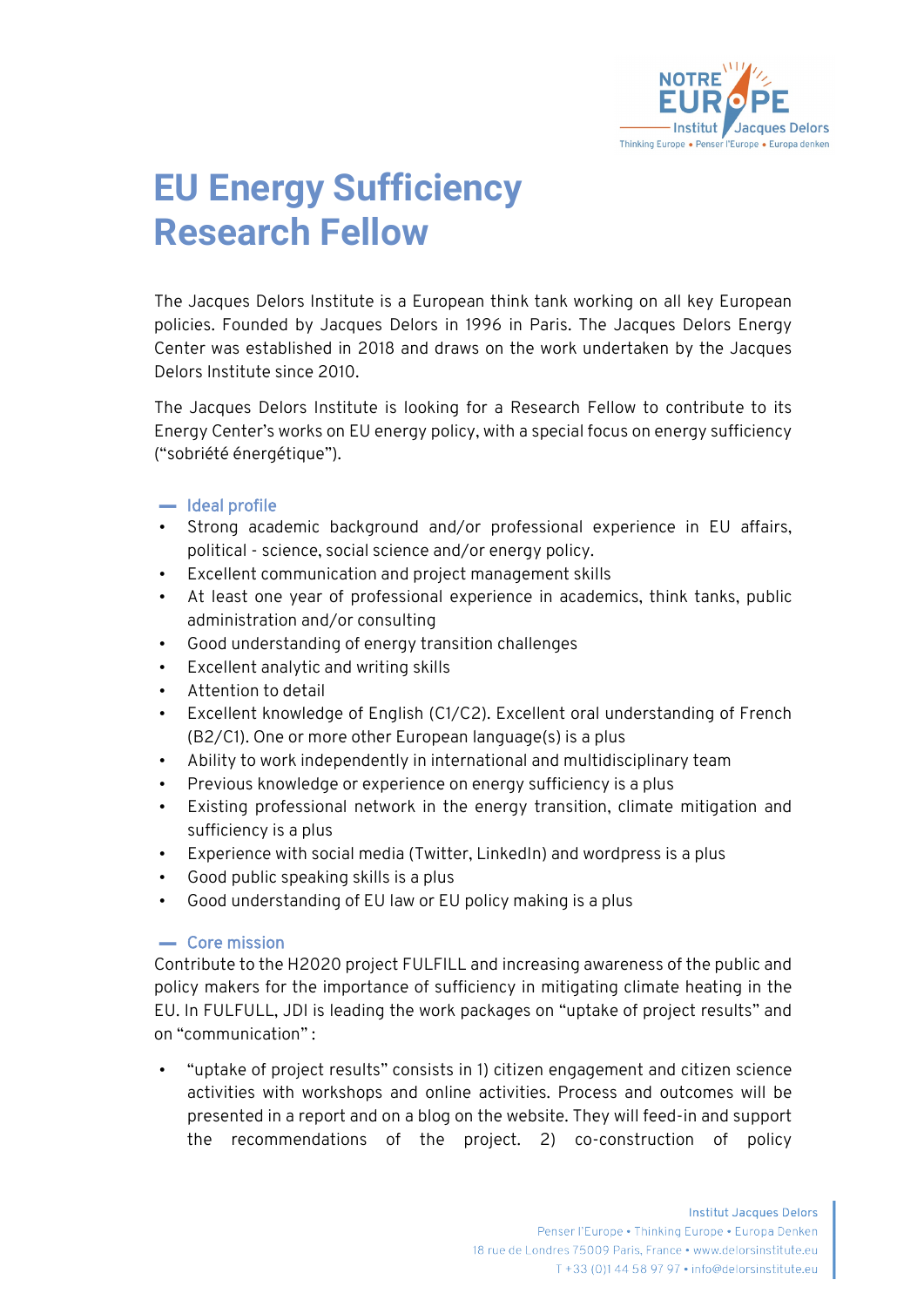

recommendations for the development of sufficiency lifestyle with workshops. 3) policy dissemination to policy-makers and other stakeholders (six final dissemination events)

• communication includes communication about the project (twitter, linkedin, website)

Detailed tasks :

- Research, writing and review
- feeding FULFILL communication channels (twitter, linkedin, website) on a biweekly basis
- Outreach via social media and press on sufficiency
- Advocacy and outreach to decision-makers
- Citizen involvement
- In coordination with the Jacques Delors Institute communication and events' team: organization of events, communication and coordination

In addition, the Research Fellow may contribute to the general activities of Jacques Delors Institute Energy Center on EU Green Deal, which include research activities (information and data collection, writing of policy papers and briefs) leading to publications, as well as diffusion activities (participation to bilateral meetings, events and webinars, interactions with journalists).

## ▬ FULFILL

FULFILL is a H2020 research project on sufficiency (proposal ID SEP-210687660). The objective of the project is to study lifestyle changes' contribution and citizens' involvement in european decarbonation pathway and achieving Paris Agreement climate goals. Implementing sufficiency is defined as the creation of social, regulatory, and infrastructural conditions for changing individual and collective practices in a way that reduces energy demand, greenhouse gas emissions and simultaneously contributes to societal well-being. The research will analyse the interrelation between change of social norms and policies.

Project outcomes will include in-depth analysis of sufficiency lifestyles, potential for upscaling, effective communication approaches, policy recommendations validated by citizen science activities. Dissemination a toolkit for stakeholders to foster energy citizenship based on new business models and social innovation, as well as policy recommendations.

Project partners : Fraunhofer Institut, Wuppertal Institut, Accademia Europea di Bolzano, Association Negawatt, Politecnico di Milano, International Network for Sustainable Energy - Europe, Zala Briviba

▬ Other information